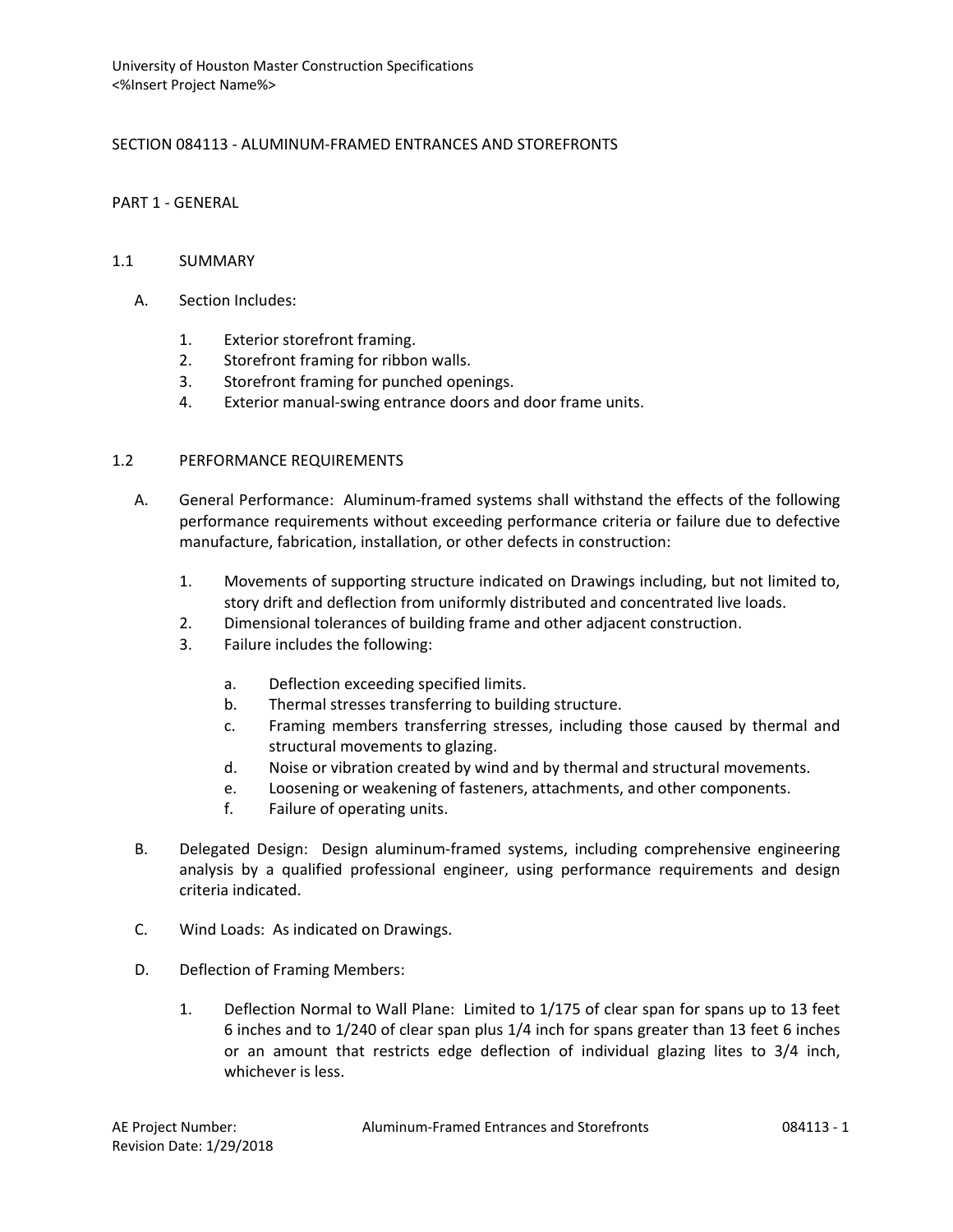- 2. Deflection Parallel to Glazing Plane: Limited to amount not exceeding that which reduces glazing bite to less than 75 percent of design dimension and that which reduces edge clearance between framing members and glazing or other fixed components directly below them to less than 1/8 inch and clearance between members and operable units directly below them to less than 1/16 inch.
- E. Structural-Test Performance: Provide aluminum-framed systems tested according to ASTM E 330 as follows:
	- 1. When tested at 150 percent of positive and negative wind-load design pressures, systems, including anchorage, do not evidence material failures, structural distress, and permanent deformation of main framing members exceeding 0.2 percent of span.
	- 2. Test Durations: 10 seconds.
- F. Air Infiltration: Provide aluminum-framed systems with maximum air leakage through fixed glazing and framing areas of 0.06 cfm/sq. ft. of fixed wall area when tested according to ASTM E 283 at a minimum static-air-pressure difference of 6.24 lbf/sq. ft..
- G. Water Penetration under Static Pressure: Provide aluminum-framed systems that do not evidence water penetration through fixed glazing and framing areas when tested according to ASTM E 331 at a minimum static-air-pressure difference of 20 percent of positive wind-load design pressure, but not less than 8 lbf/sq. ft..

#### 1.3 ACTION SUBMITTALS

- A. Product Data: For each type of product indicated.
- B. Shop Drawings: For aluminum-framed systems. Include plans, elevations, sections, details, and attachments to other work.
	- 1. Include details of provisions for system expansion and contraction and for drainage of moisture in the system to the exterior.
- C. Samples: For each type of exposed finish required.
- D. Other Action Submittals:
	- 1. Entrance Door Hardware Schedule: Prepared by or under the supervision of supplier, detailing fabrication and assembly of entrance door hardware, as well as procedures and diagrams.
- E. Delegated-Design Submittal: For aluminum-framed systems indicated to comply with performance requirements and design criteria, including analysis data signed and sealed by the qualified professional engineer responsible for their preparation.
	- 1. Detail fabrication and assembly of systems.
	- 2. Include design calculation.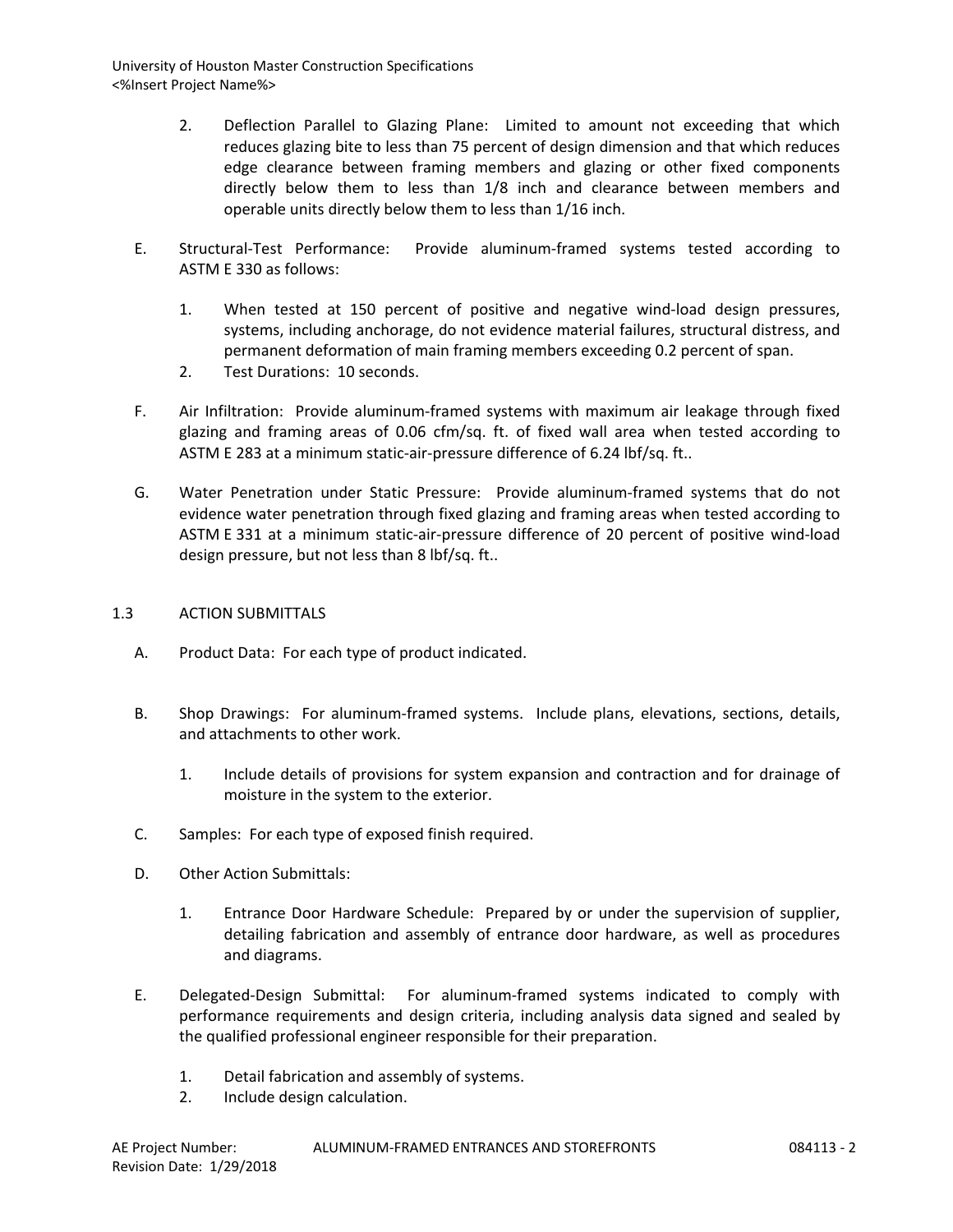- 1.4 INFORMATIONAL SUBMITTALS
	- A. Product test reports.
	- B. Field quality-control reports.
	- C. Warranties: Sample of special warranties.
- 1.5 CLOSEOUT SUBMITTALS
	- A. Maintenance data.

#### 1.6 QUALITY ASSURANCE

- A. Installer Qualifications: Manufacturer's authorized representative who is trained and approved for installation of units required for this Project.
- B. Engineering Responsibility: Prepare data for aluminum-framed systems, including Shop Drawings, based on testing and engineering analysis of manufacturer's standard units in systems similar to those indicated for this Project.
- C. Product Options: Information on Drawings and in Specifications establishes requirements for systems' aesthetic effects and performance characteristics. Aesthetic effects are indicated by dimensions, arrangements, alignment, and profiles of components and assemblies as they relate to sightlines, to one another, and to adjoining construction. Performance characteristics are indicated by criteria subject to verification by one or more methods including preconstruction testing, field testing, and in-service performance.
- D. Accessible Entrances: Comply with applicable provisions in the U.S. Architectural & Transportation Barriers Compliance Board's ADA-ABA Accessibility Guidelines, ICC/ANSI A117.1 and Texas Accessibility Standards.
- E. Source Limitations for Aluminum-Framed Systems: Obtain from single source from single manufacturer.
- F. Mockups: Build mockups to verify selections made under sample submittals and to demonstrate aesthetic effects and technical conditions that set quality standards for fabrication and installation.
	- 1. Build mockup of typical wall area shown on Drawings.
	- 2. Field testing shall be performed on mockups according to requirements in "Field Quality Control" article.
	- 3. Approval of mockups does not constitute approval of deviations from the Contract Documents contained in mockups unless Architect specifically approves such deviations in writing.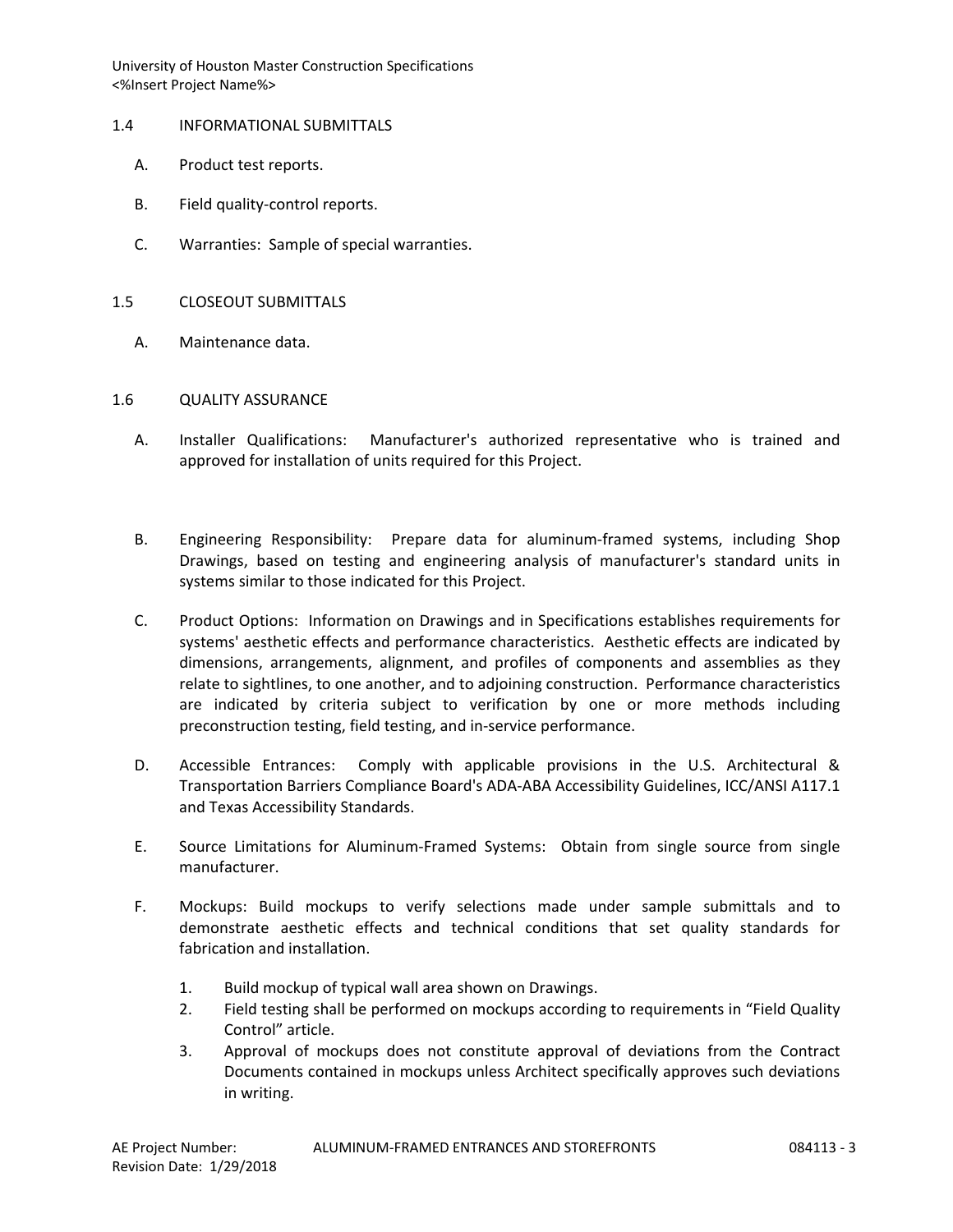- 4. Approved mockups may become part of the completed Work if undisturbed at time of Substantial Completion.
- G. Coordinate locations of mockups with Owner's representative and Architect.
- H. Preinstallation Conference: Conduct conference at Project site.

#### 1.7 WARRANTY

- A. Special Warranty: Manufacturer's standard form in which manufacturer agrees to repair or replace components of aluminum-framed systems that do not comply with requirements or that fail in materials or workmanship within specified warranty period.
	- 1. Warranty Period: Two years from date of Substantial Completion.
- B. Special Finish Warranty: Manufacturer's standard form in which manufacturer agrees to repair or replace components on which finishes do not comply with requirements or that fail in materials or workmanship within specified warranty period. Warranty does not include normal weathering.
	- 1. Warranty Period: 20 years from date of Substantial Completion.

#### PART 2 - PRODUCTS

#### 2.1 MANUFACTURERS

- A. Manufacturers: Subject to compliance with requirements, [**provide products by one of the following**] [**available manufacturers offering products that may be incorporated into the Work include, but are not limited to, the following**]:
- B. [Basis-of-Design Product:](http://www.specagent.com/LookUp/?ulid=455&mf=04&src=wd) Subject to compliance with requirements, provide Kawneer Trifab® VG 451T Storefront System or comparable product by one of the following:
	- 1. [EFCO Corporation.](http://www.specagent.com/LookUp/?uid=123456794874&mf=04&src=wd)
	- 2. United States Aluminum, a division of C. R. Lawrence
	- 3. [YKK AP America Inc.](http://www.specagent.com/LookUp/?uid=123456794893&mf=04&src=wd)
	- 4. Oldcastle Building Envelope.

#### 2.2 MATERIALS

- A. Aluminum: Alloy and temper recommended by manufacturer for type of use and finish indicated.
	- 1. Sheet and Plate: ASTM B 209.
	- 2. Extruded Bars, Rods, Profiles, and Tubes: ASTM B 221.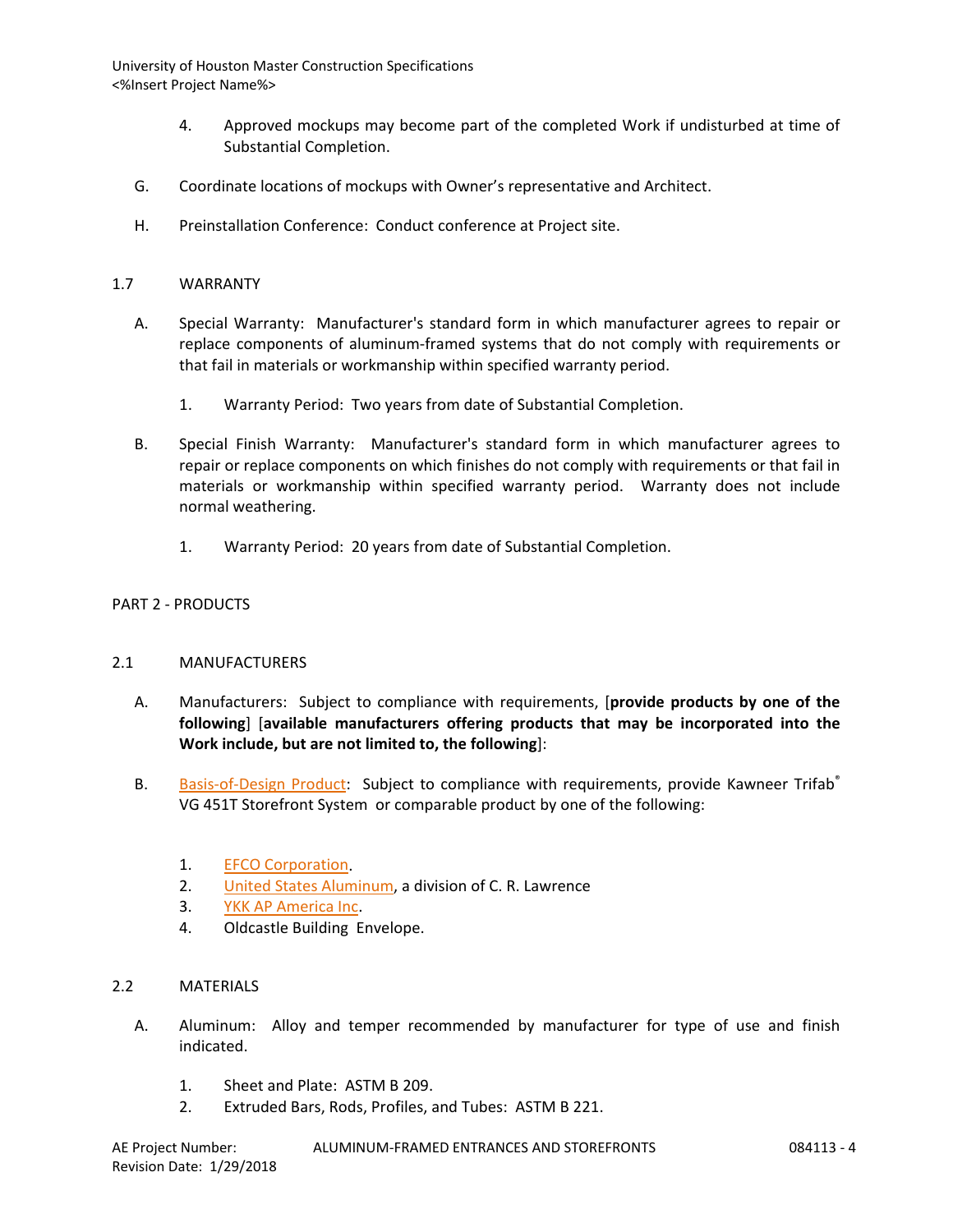- 3. Extruded Structural Pipe and Tubes: ASTM B 429.
- 4. Structural Profiles: ASTM B 308/B 308M.
- 5. Welding Rods and Bare Electrodes: AWS A5.10/A5.10M.
- B. Steel Reinforcement: Manufacturer's standard zinc-rich, corrosion-resistant primer, complying with SSPC-PS Guide No. 12.00; applied immediately after surface preparation and pretreatment. Select surface preparation methods according to recommendations in SSPC-SP COM and prepare surfaces according to applicable SSPC standard.
	- 1. Structural Shapes, Plates, and Bars: ASTM A 36/A 36M.
	- 2. Cold-Rolled Sheet and Strip: ASTM A 1008/A 1008M.
	- 3. Hot-Rolled Sheet and Strip: ASTM A 1011/A 1011M.

#### 2.3 FRAMING SYSTEMS

- A. Framing Members: Manufacturer's standard extruded-aluminum framing members of thickness required and reinforced as required to support imposed loads.
	- 1. Construction: Thermally broken.
	- 2. Glazing System: Retained mechanically with gaskets on four sides.
	- 3. Glazing Plane: As indicated.
- B. Brackets and Reinforcements: Manufacturer's standard high-strength aluminum with nonstaining, nonferrous shims for aligning system components.
- C. Fasteners and Accessories: Manufacturer's standard corrosion-resistant, nonstaining, nonbleeding fasteners and accessories compatible with adjacent materials.
	- 1. Use self-locking devices where fasteners are subject to loosening or turning out from thermal and structural movements, wind loads, or vibration.
	- 2. Reinforce members as required to receive fastener threads.
	- 3. Use exposed fasteners with countersunk Phillips screw heads , fabricated from stainless steel.
- D. Concrete and Masonry Inserts: Hot-dip galvanized cast-iron, malleable-iron, or steel inserts, complying with ASTM A 123/A 123M or ASTM A 153/A 153M.
- E. Concealed Flashing: Dead-soft, 0.018-inch- thick stainless steel, ASTM A 240/A 240M of type recommended by manufacturer.
- F. Framing System Gaskets and Sealants: Manufacturer's standard, recommended by manufacturer for joint type.

#### 2.4 GLAZING SYSTEMS

A. Glazing: As specified in Section 088000 "Glazing."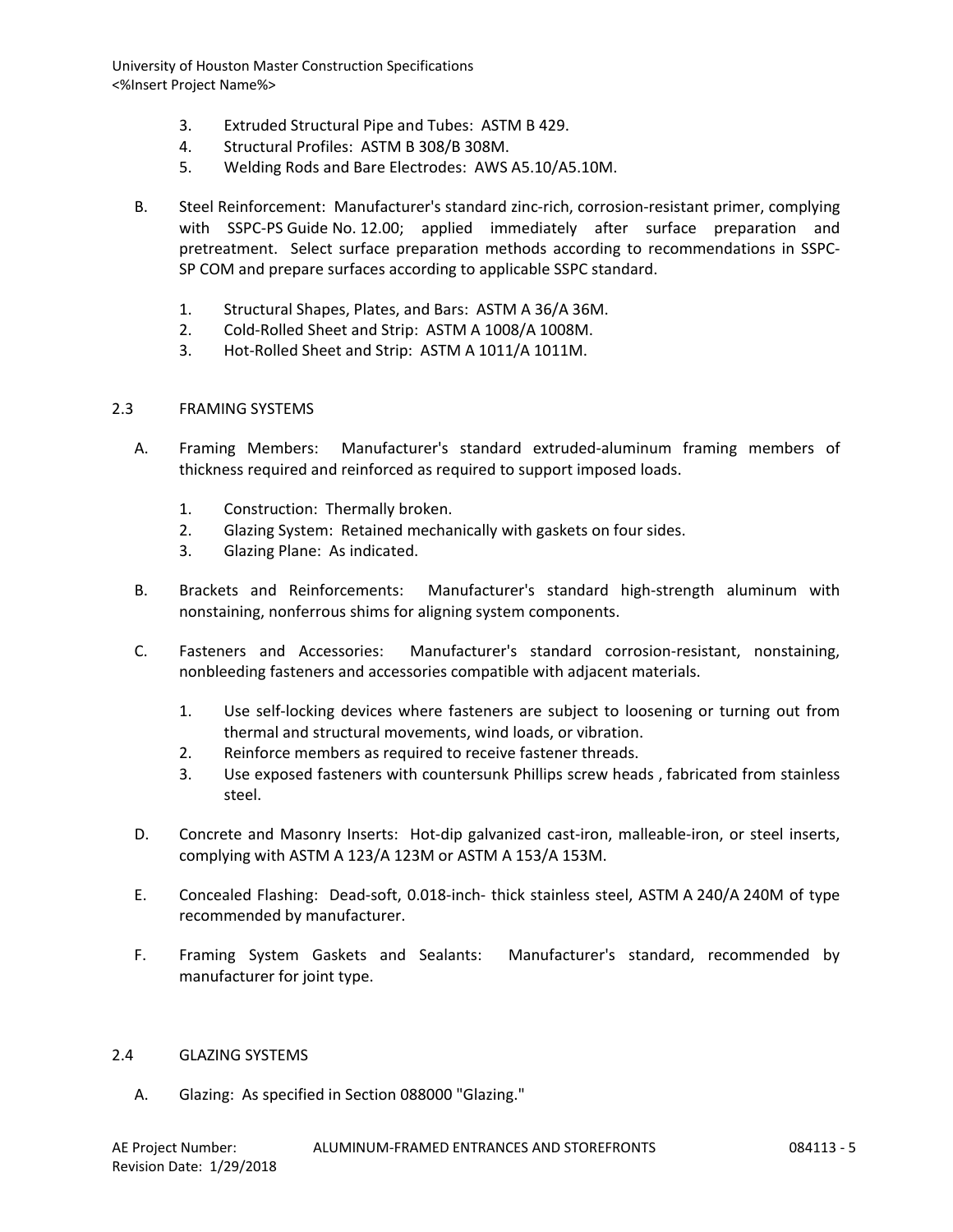- B. Glazing Gaskets: Manufacturer's standard compression types; replaceable, molded or extruded, of profile and hardness required to maintain watertight seal.
- C. Spacers and Setting Blocks: Manufacturer's standard elastomeric type.
- D. Bond-Breaker Tape: Manufacturer's standard TFE-fluorocarbon to which sealants will not develop adhesion.

#### 2.5 ENTRANCE DOOR SYSTEMS

- A. Entrance Doors: Manufacturer's standard glazed entrance doors for manual-swing operation.
	- 1. Door Construction: 2- to 2-1/4-inch overall thickness, with minimum 0.125-inch- thick, extruded-aluminum tubular rail and stile members. Mechanically fasten corners with reinforcing brackets that are deeply penetrated and fillet welded or that incorporate concealed tie rods.
	- 2. Door Design: Medium stile; 3-1/2-inch nominal width.
		- a. Accessible Doors: Smooth surfaced for width of door in area within 10 inches above floor or ground plane.
	- 3. Glazing Stops and Gaskets: Snap-on, extruded-aluminum stops and preformed gaskets.
		- a. Provide nonremovable glazing stops on outside of door.
- B. Entrance Door Hardware: As specified in Section 087100 "Door Hardware."

#### 2.6 ENTRANCE DOOR HARDWARE

- A. General: Provide entrance door hardware and entrance door hardware sets indicated in door and frame schedule and entrance door hardware sets indicated in "Entrance Door Hardware Sets" Article for each entrance door to comply with requirements in this Section.
- B. Weather Stripping: Manufacturer's standard replaceable components.
- C. Weather Sweeps: Manufacturer's standard exterior-door bottom sweep with concealed fasteners on mounting strip.
- D. Thresholds: BHMA A156.21, raised thresholds beveled with a slope of not more than 1:2, with maximum height of 1/2 inch.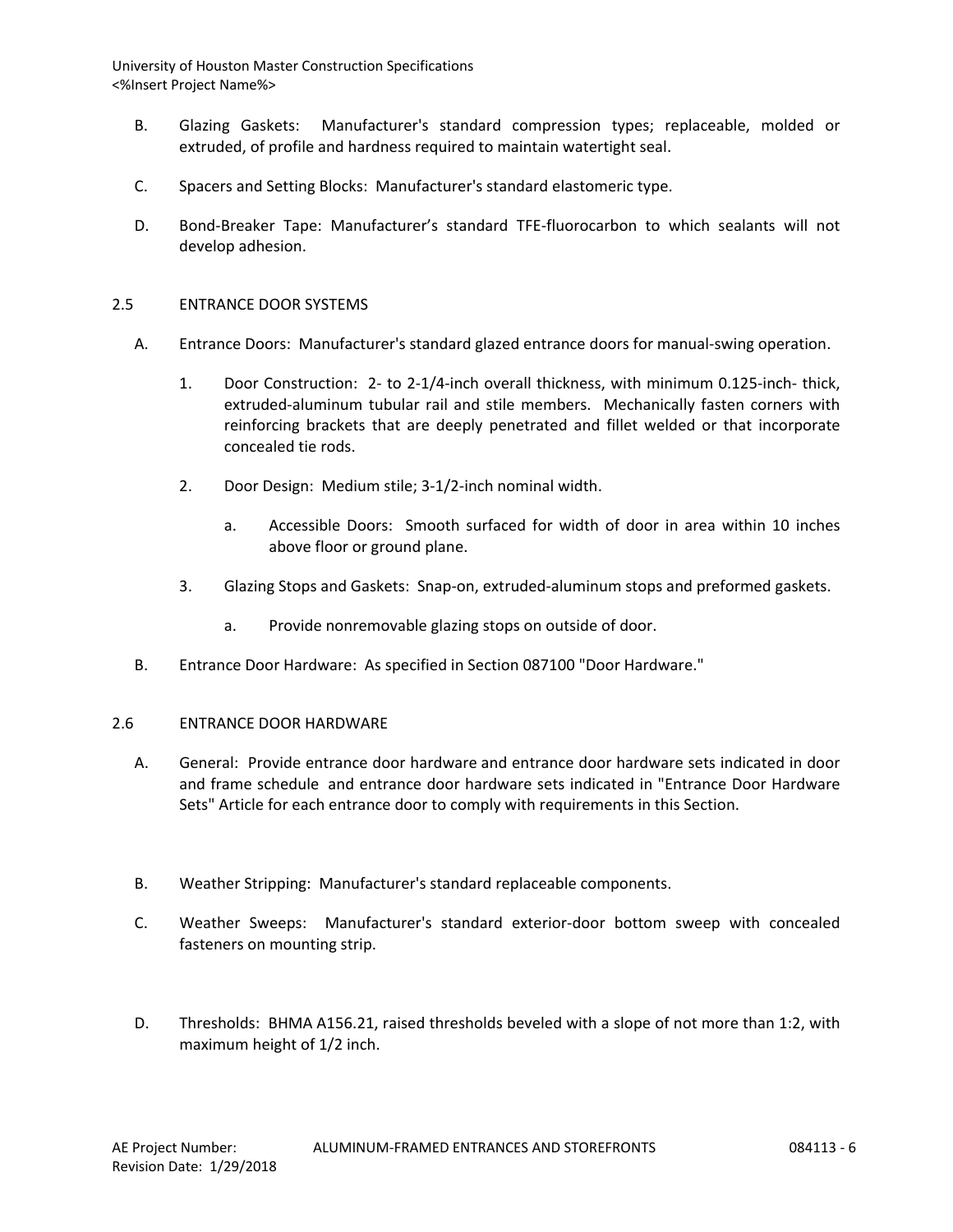## 2.7 ACCESSORY MATERIALS

- A. Bituminous Paint: Cold-applied, asphalt-mastic paint complying with SSPC-Paint 12 requirements except containing no asbestos; formulated for 30-mil thickness per coat.
- B. Joint Sealants: For installation of aluminum framed systems as specified in Division 07 Section "Joint Sealants".

## 2.8 FABRICATION

- A. Form or extrude aluminum shapes before finishing.
- B. Weld in concealed locations to greatest extent possible to minimize distortion or discoloration of finish. Remove weld spatter and welding oxides from exposed surfaces by descaling or grinding.
- C. Framing Members, General: Fabricate components that, when assembled, have the following characteristics:
	- 1. Profiles that are sharp, straight, and free of defects or deformations.
	- 2. Accurately fitted joints with ends coped or mitered.
	- 3. Means to drain water passing joints, condensation within framing members, and moisture migrating within the system to exterior.
	- 4. Physical and thermal isolation of glazing from framing members.
	- 5. Accommodations for thermal and mechanical movements of glazing and framing to maintain required glazing edge clearances.
	- 6. Provisions for field replacement of glazing from exterior.
	- 7. Fasteners, anchors, and connection devices that are concealed from view to greatest extent possible.
- D. Mechanically Glazed Framing Members: Fabricate for flush glazing without projecting stops.
- E. Entrance Door Frames: Reinforce as required to support loads imposed by door operation and for installing entrance door hardware.
- F. Entrance Doors: Reinforce doors as required for installing entrance door hardware.
- G. Entrance Door Hardware Installation: Factory install entrance door hardware to the greatest extent possible. Cut, drill, and tap for factory-installed entrance door hardware before applying finishes.
- H. After fabrication, clearly mark components to identify their locations in Project according to Shop Drawings.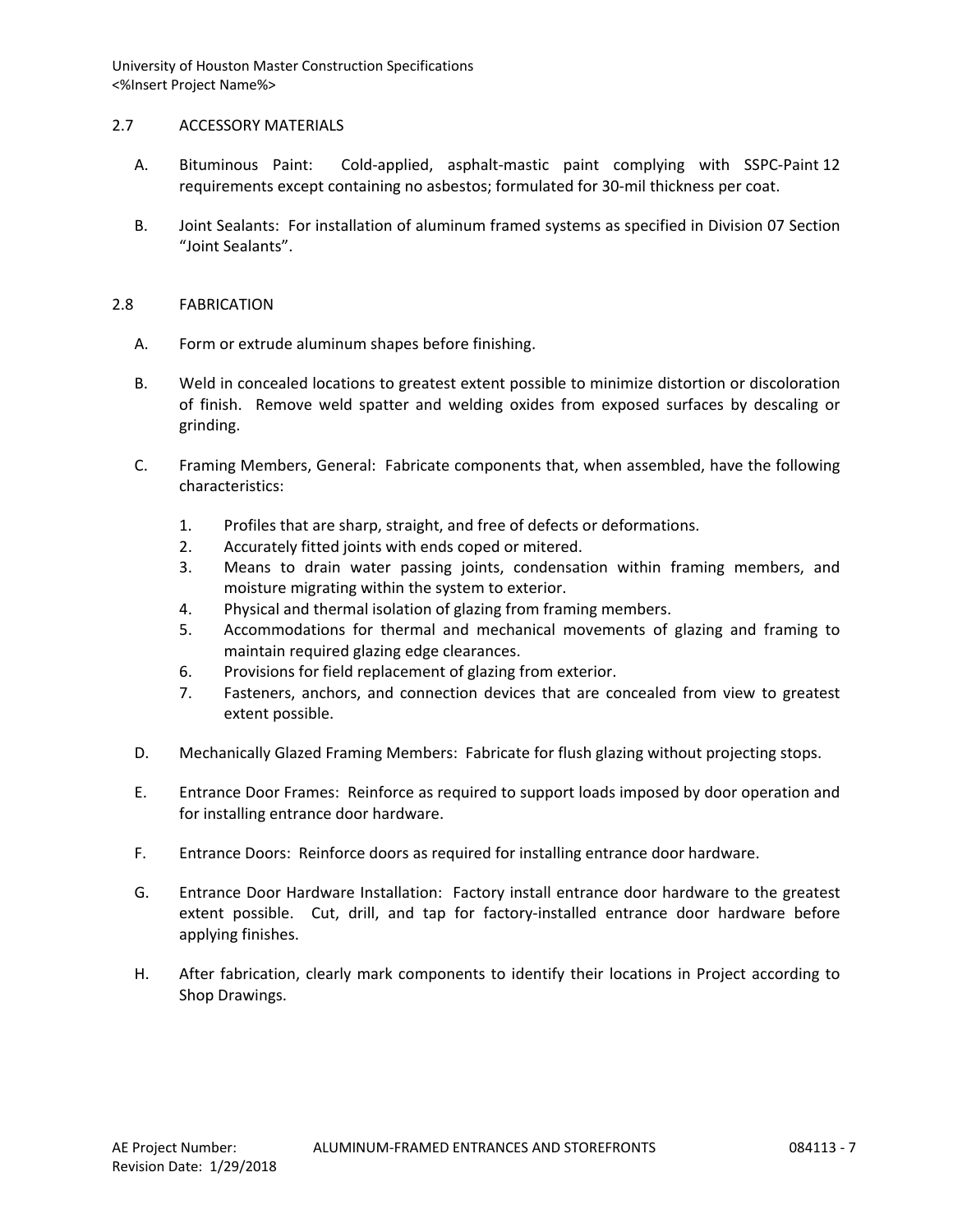### 2.9 ALUMINUM FINISHES

- A. High-Performance Organic Finish: 2-coat fluoropolymer finish complying with AAMA 2605 and containing not less than 70 percent PVDF resin by weight in color coat.
	- 1. Color and Gloss: As selected by Architect from manufacturer's full range.

### PART 3 - EXECUTION

## 3.1 INSTALLATION

- A. General:
	- 1. Comply with manufacturer's written instructions.
	- 2. Do not install damaged components.
	- 3. Fit joints to produce hairline joints free of burrs and distortion.
	- 4. Rigidly secure nonmovement joints.
	- 5. Install anchors with separators and isolators to prevent metal corrosion and electrolytic deterioration.
	- 6. Seal joints watertight unless otherwise indicated.
- B. Metal Protection:
	- 1. Where aluminum will contact dissimilar metals, protect against galvanic action by painting contact surfaces with primer or applying sealant or tape, or by installing nonconductive spacers as recommended by manufacturer for this purpose.
	- 2. Where aluminum will contact concrete or masonry, protect against corrosion by painting contact surfaces with bituminous paint.
- C. Install components to drain water passing joints, condensation occurring within framing members, and moisture migrating within the system to exterior.
- D. Set continuous sill members and flashing in full sealant bed as specified in Section 079200 "Joint Sealants" to produce weathertight installation.
- E. Install components plumb and true in alignment with established lines and grades, and without warp or rack.
- F. Install glazing as specified in Section 088000 "Glazing."
- G. Entrance Doors: Install doors to produce smooth operation and tight fit at contact points.
	- 1. Exterior Doors: Install to produce weathertight enclosure and tight fit at weather stripping.
	- 2. Field-Installed Entrance Door Hardware: Install surface-mounted entrance door hardware according to entrance door hardware manufacturers' written instructions using concealed fasteners to greatest extent possible.